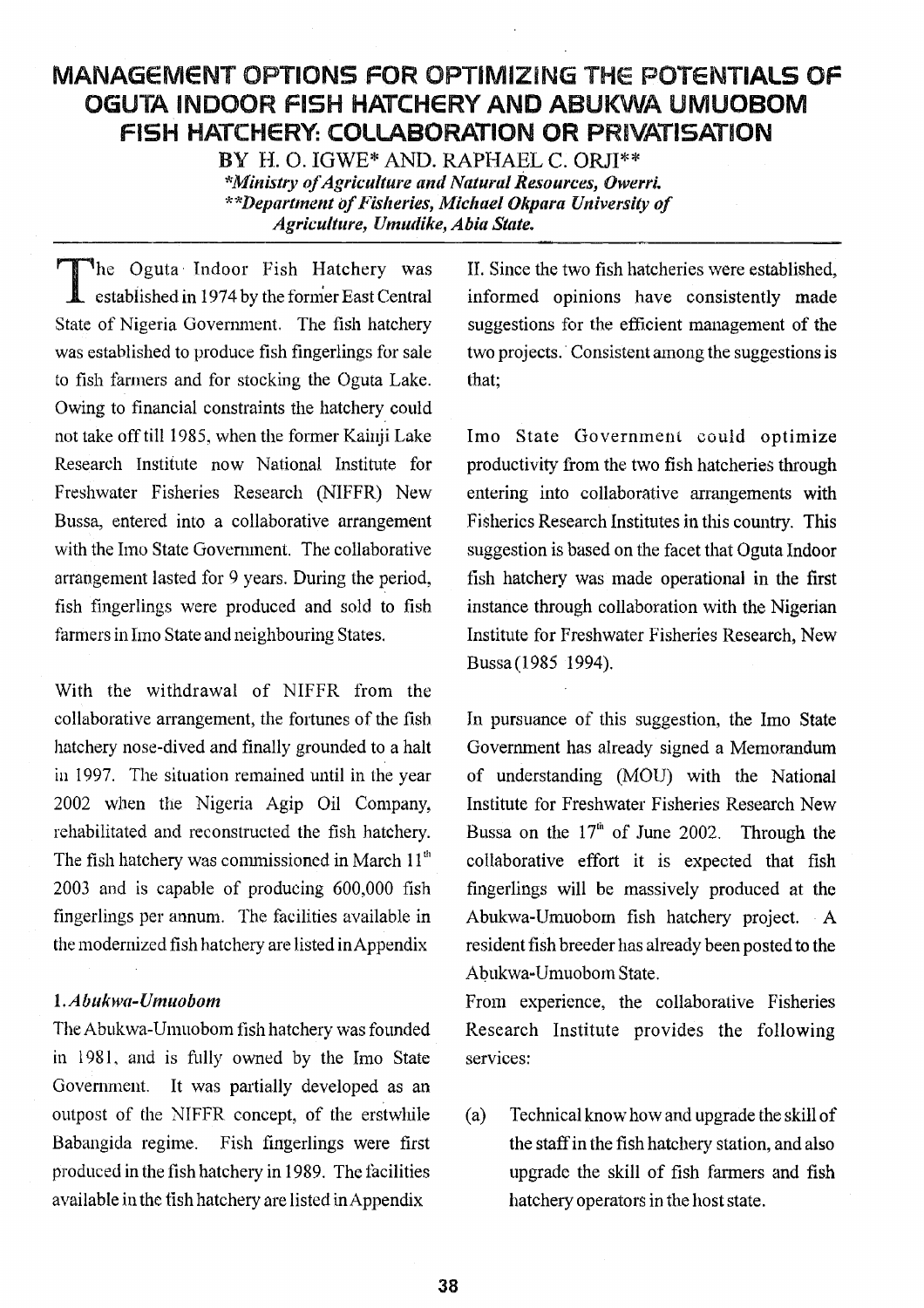(b) The Institute, as need arises provides hormones and sometimes fish breeders for fish fingerling production.(a) And (b) are very essential elements of an MOU but other details are often worked out between the collaborating bodies.Privatization has two

#### DISCUSSION

If the infrastructure is in a good condition and inputs are available, the conditions are favorable for collaboration with an Institute. The advantages include:

- (a) Massive production of fish fingerlings is assured considering the technical know-how possessed by Institute staff.
- (b) Revenue is generated for govermnent.
- (c) Staff employment is assured.
- (d) The skill of staff is upgraded if the infrastructure is in a good condition but where (b) there is no fund to make it operational, the lease option is feasible. The problems normally encountered during a lease period are:
- (a) Failure to meet the revenue target agreed on between the government and the entrepreneur.
- (b) Misuse and abuse of the infrastructure. Sometimes the infrastructure is left in a worse

#### APPENI)IX I OGUTAINDOOR FISH HATCHERY

- 1. An Indoor Fish Hatchery with 12 No troughs modernized.
- 2. Office Block
- 3. 9 Outdoor concrete tanks
- 4. 2No water pumps
- 5. 4 No Semi-Concrete Production ponds
- 6. Overhead Water Tanks
- 7. Guest House
- 8. Intermediate Staff Quarters
- 9. Raceways some lined with polyester
- 10. Conference Hall.

facets; Partial privatization may take the form of leasing out the fish hatchery facility for a period negotiable with the private entrepreneur. During the period, the entrepreneur pays an agreed amount to the government. Depending on performance, the

• condition after the lease.

The fate of staff already on ground will be negotiated.

The second facet of privatization is where the govemnient hands off the project and transfers ownership to the private entrepreneur. This option is normally chosen when (a) there is lack of fund to invest the project and or (b) where there is no commensurate return on investment.

- (a) The option of full privatization is recommended if fund is a constraint
- There is poor management
- Profit motivation is the cardinal objective of the government, especially in a distressed economy.

Finally, this paper has highlighted options for the management of the Oguta Indoor fish hatchery and Abukwa-Umuobom fish hatchery and is meant to generate discussions on the way forward for the two projects